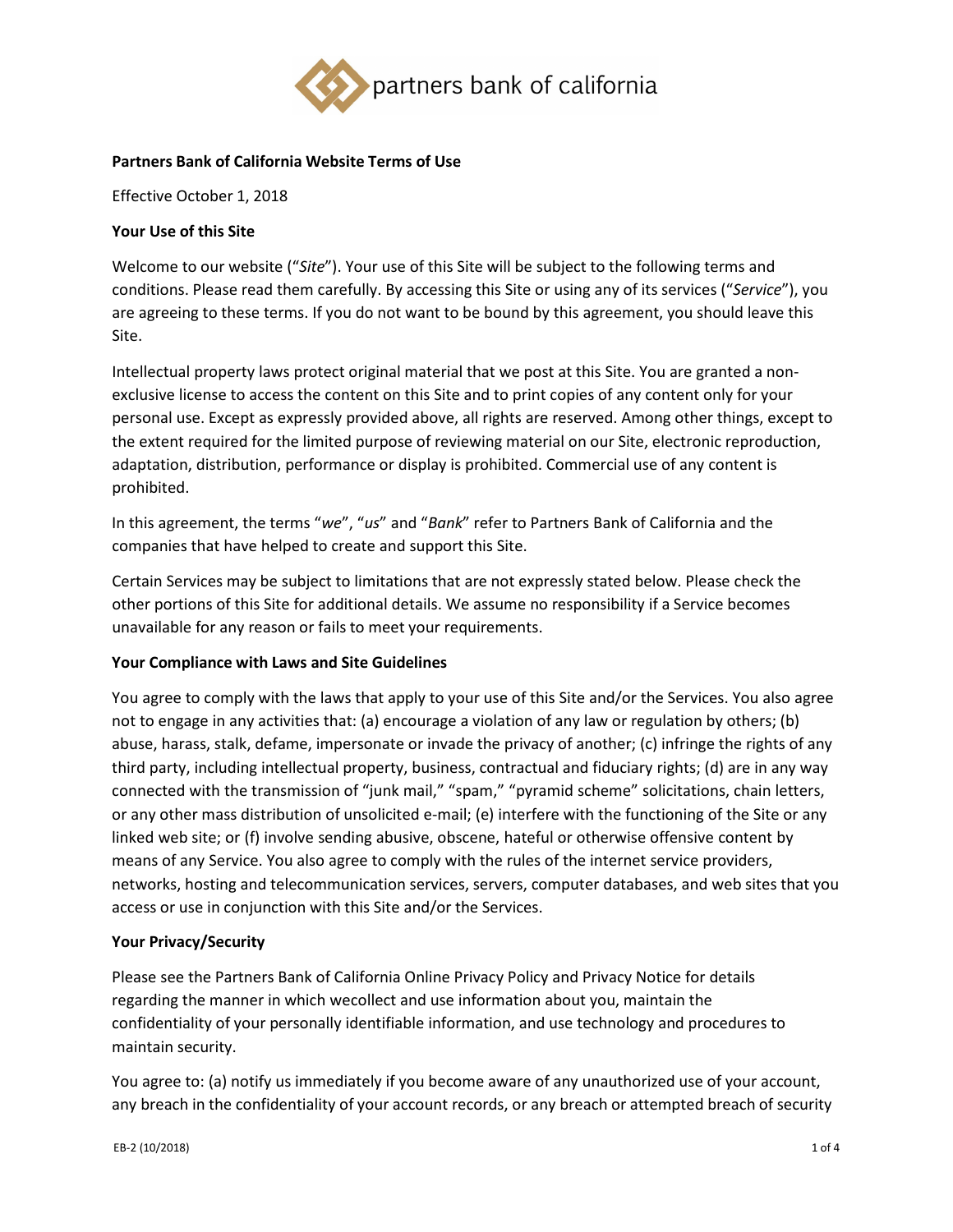

involving the Site or the Services; and (b) avoid accessing or attempting to access the non-public areas of this Site or any other user's password-protected information.

## **Linked Sites and Advertisements**

You may be able to access web sites operated by third parties from this Site. Unless we tell you otherwise in writing, we do not operate or control any of the information, products or services on such linked sites. You acknowledge and agree that: (a) you access such linked scallites at your own risk; (b) we make no representation or warranty, and assume no responsibility for, any linked site or the actions or omissions of its owners or operators; (c) we make no endorsement of, and assume no responsibility for, any goods or services offered by the companies that "power" or support this Site or any other site; and (d) although we may have a contractual or other relationship with the operators of a linked site, we will not be responsible for the content, accuracy, integrity or operation of their site.

Third parties may offer goods and services to you through marketing that is made available at or through this Site. Unless we expressly state otherwise, we make no endorsement regarding such parties, and we make no representation, recommendation or warranty with respect to their goods, services or advertising. You agree to hold us harmless in connection with our selection of third party advertisers, as well as their actions and omissions.

## **Limitation on Liability and Warranty Disclaimers**

THE SITE IS PROVIDED ON AN "AS IS" AND "AS AVAILABLE" BASIS. NEITHER THE BANK NOR ITS SERVICE PROVIDERS MAKE ANY WARRANTY, EXPRESS OR IMPLIED REGARDING THIS SITE, ITS CONTENT, THE SERVICES, THE GOODS OR SERVICES ADVERTISED BY THIRD PARTIES VIA THIS SITE OR LINKED SITES, OR THE SUBJECT MATTER OF THIS AGREEMENT. ALL WARRANTIES, INCLUDING IMPLIED WARRANTIES OF MERCHANTABILITY AND FITNESS FOR A PARTICULAR PURPOSE, ARE EXPRESSLY DISCLAIMED TO THE GREATEST EXTENT PERMITTED BY LAW. WE ASSUME NO RESPONSIBILITY FOR THE UNAVAILABILITY OF THIS SITE, FOR VIRUSES CREATED BY THIRD PARTIES, OR FOR INFORMATION PROVIDED BY THIRD PARTIES. NO CONTENT AVAILABLE AT OR THROUGH THE SITE SHALL CREATE ANY WARRANTY.

EXCEPT TO THE EXTENT OTHERWISE REQUIRED BY LAW, WE WILL NOT BE LIABLE TO YOU FOR ANY CONSEQUENTIAL, INDIRECT, SPECIAL, INCIDENTAL OR SIMILAR DAMAGES, WHETHER OR NOT THEY ARE FORESEEABLE, INCLUDING CLAIMS FOR LOSS OF GOODWILL, PROFITS, DATA, USE OF MONEY OR PRODUCTS, STOPPAGE OF WORK OR IMPAIRMENT OF ASSETS, WHETHER ARISING OUT OF BREACH OF EXPRESS OR IMPLIED WARRANTY, BREACH OF CONTRACT, NEGLIGENCE, MISREPRESENTATION, STRICT LIABILITY OR OTHERWISE.

Certain state laws do not allow limitations on implied warranties or the exclusion or limitation of certain damages. To the extent these laws apply to you, some of the provisions set forth in this agreement may not apply.

We will not be liable to you for any failure or delay in performing the Services or making the Site available for your use if the failure or delay is due to: (a) causes beyond our reasonable control; (b) natural catastrophes; (c) governmental actions or omissions; (d) the application of any law, payment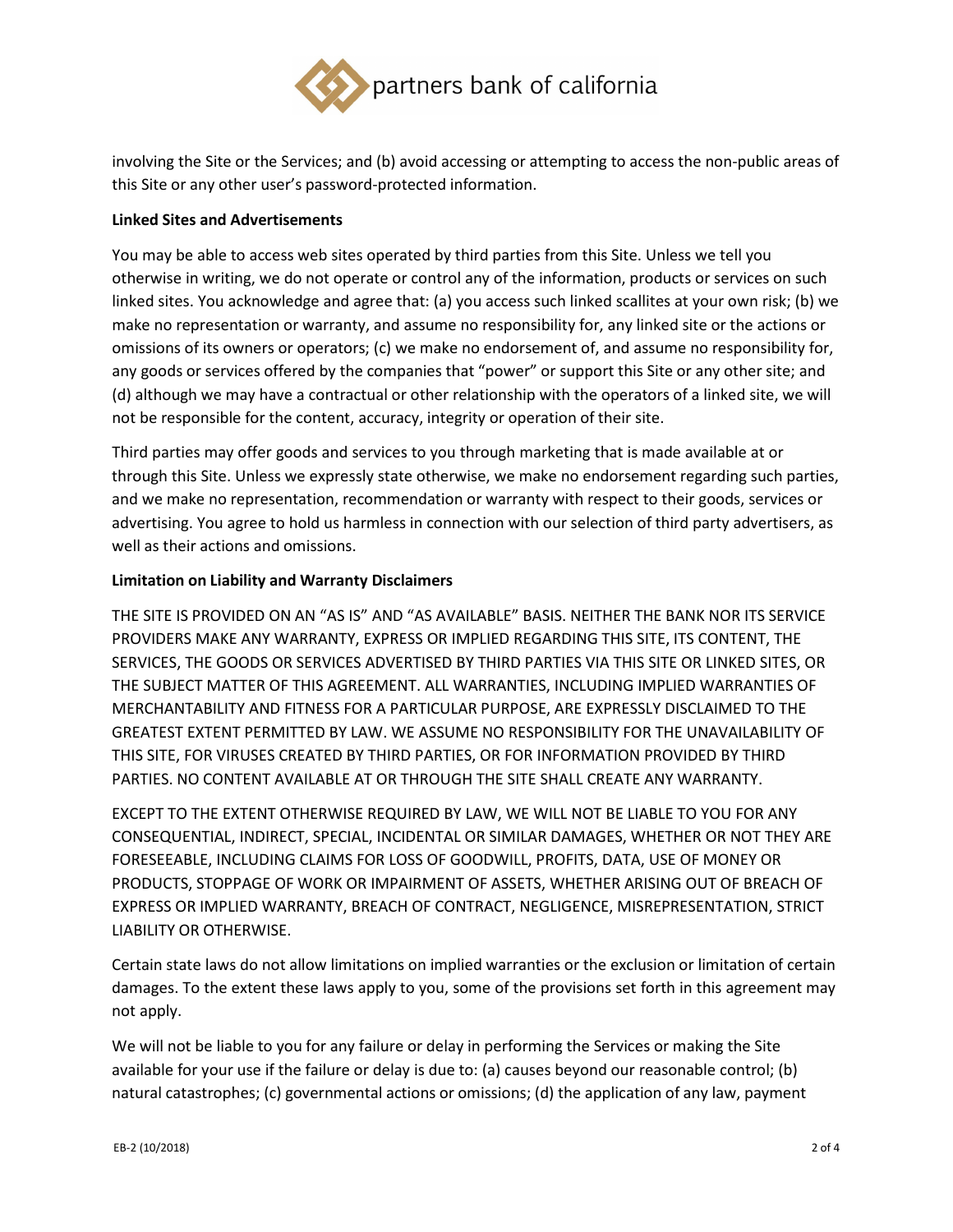

system rule, governmental guideline or regulation; (e) terrorism; (f) labor strikes or difficulties; (g) communication system breakdowns; (h) hardware or software failures; (i) viruses introduced by third parties; (j) our inability to confirm your identity or your authority to act; or (k) our inability to procure supplies or materials or access the networks through which we operate the Services.

You agree to indemnify, defend and hold us, our affiliates, the vendors that assist us in providing Services, and our respective directors, officers, employees and agents harmless from and against all claims, actions, proceedings, damages and costs (including attorney's fees) related to or arising out of: (i) your use of this Site or the Services; (ii) the actions or omissions of third parties who advertise at our Site or through linked sites; (iii) our reliance on instructions that are accompanied by your password or security code; or (iv) your breach of these terms.

## **Proprietary Information**

You acknowledge and agree that the software used by us in the operation of this Site, and the copyright, patent, trademark, trade secret and all other proprietary rights in and to the technology, designs, graphics, marks and software used by us for this Site and the Services, are proprietary to us and our licensors. As such, you will not gain any ownership or other right, title or interest in or to them by reason of this agreement or otherwise. You may not reverse engineer, modify, or de-compile any of the technology that we make available to you. You agree not to engage in the practice known as "screenscraping" in an attempt to obtain a list of our Site users. You agree to comply with the terms of any license agreement we make available to you with any software.

#### **Termination**

We may terminate your use of the Site and any of the Services at any time without cause. The terms of this agreement will continue to apply following its termination to any obligations incurred or arising prior to its termination.

#### **Amendments**

We may add to, delete from, or change the terms of this agreement by posting a revised agreement at the Site or by sending you a written or electronic notice. Your continued use of the Site or Services after such notice will be evidence of your agreement to the changes. As such, you should visit this page periodically.

#### **Governing Law**

The validity, interpretation and legal effect of this agreement will be governed by the laws of the State of California, without reference to its conflict of law provisions. We make no representation that the materials in or the content of this Site are appropriate or available for use in all locations. If you are accessing this Site from outside the United States, for example, you agree to comply with any local laws that apply to your access and use of this Site or the Services.